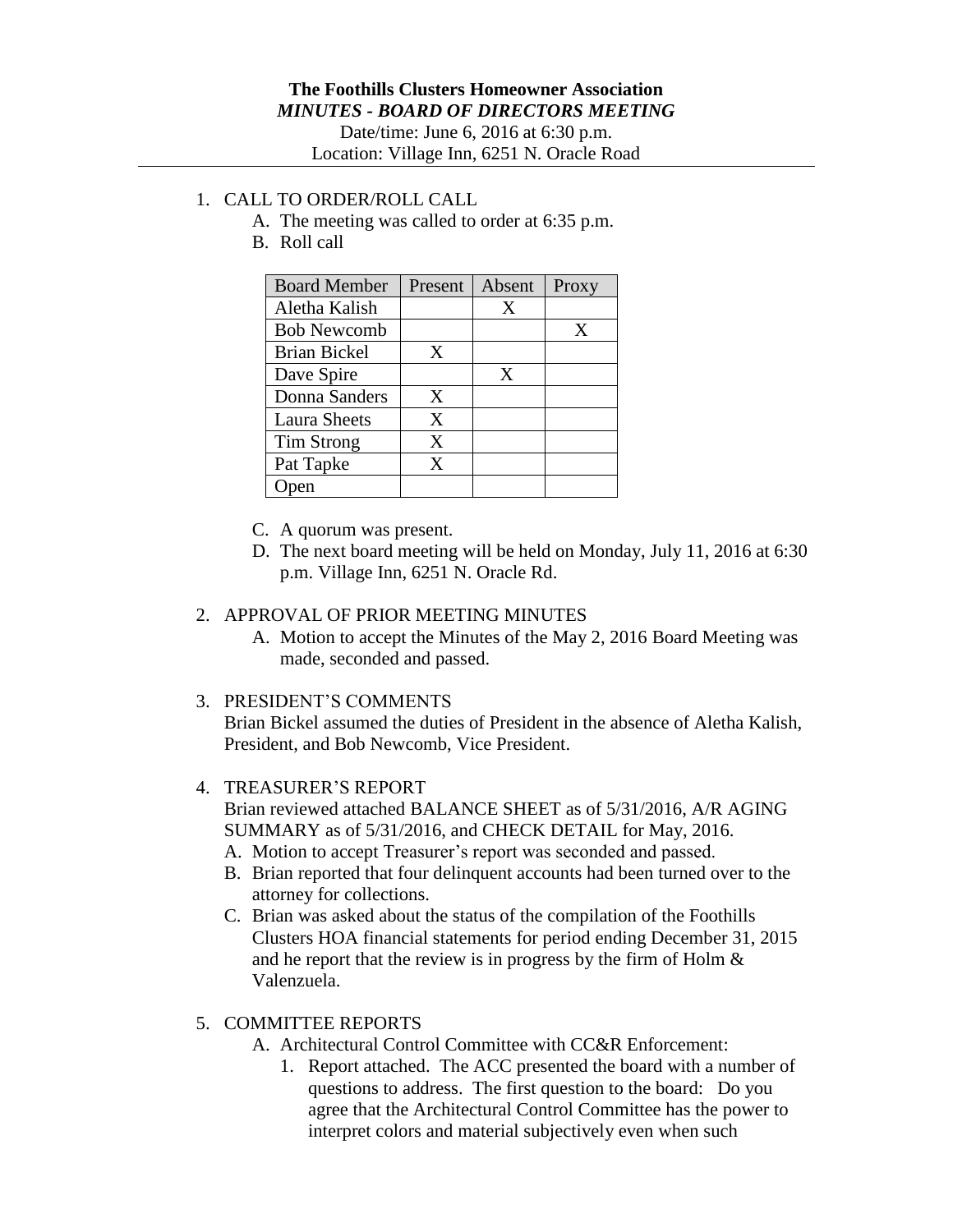interpretation is more restrictive than what is itemized in the CC&Rs? Discussion ensued with opinions ranging from a very non-subjective interpretation of the CC&Rs which would assume that the ACC has no authority for any changes to properties that are not specifically restricted in the CC&Rs, (i.e., the CC&Rs do not specifically restrict wire fences, therefore wire fences should be permitted) to a more expansive interpretation of the CC&Rs and more specifically the first sentence of Article V of the CC&Rs which reads, "No building, fence, wall or other structure shall be commenced, erected or maintained upon the Properties, nor shall any exterior addition to or change or alteration therein be made until the plans and specifications showing the nature, kind, shape, height, materials, and location of the same shall have been submitted to and approved in writing as to harmony of external design and location in relation to surrounding structures and topography by the Board of Directors of the Association or by an architectural committee composed of three (3) or more representatives appointed by the Board." A member of the ACC was present and indicated that the committee was in the process of compiling a proposed policy regarding architectural changes. After a lengthy discussion it was decided that this matter should be tabled pending review of the ACC committee proposed policy.

- 2. The next question related to the unapproved installation of a red metal roof at 3730 E. Marble Peak Place. Question for the Board: Shall this Committee file this as being out of compliance until we receive and approve an application? The board voted unanimously that the roof is out of compliance and the homeowner should be asked to submit an application.
- 3. The next question related to the unapproved construction at 3778 E. Marshall Gulch Place. Question for the board: Shall this Committee file this as being out of compliance until we receive and approved application? The board voted unanimously to request that the homeowner submit an architectural change application.
- 4. There were three questions related to the unapproved construction at 3830 E. Diablo Canyon Pl. The first questions for the board: Shall this Committee file this as being out of compliance until we approve the complete application? The board voted unanimously that this property was out of compliance and that a letter would be sent to the homeowners notifying them that their application was not approved, and the board found it unnecessary to vote on the questions related to the fence and car shade structure at this time. The owners of this property were present at the meeting and requested that the board reconsider their decision and take a vote on the issues related to the fence and the car shade structure tonight because the property is under contract and in escrow and is scheduled to close prior to the next scheduled board meeting. The board agreed to take a vote. On the question for the board: Do you disapprove the wire fence and require it to be removed or replaced? Motion to disapprove the fence was made, seconded and passed. On the question to the board: Do you disapprove the car